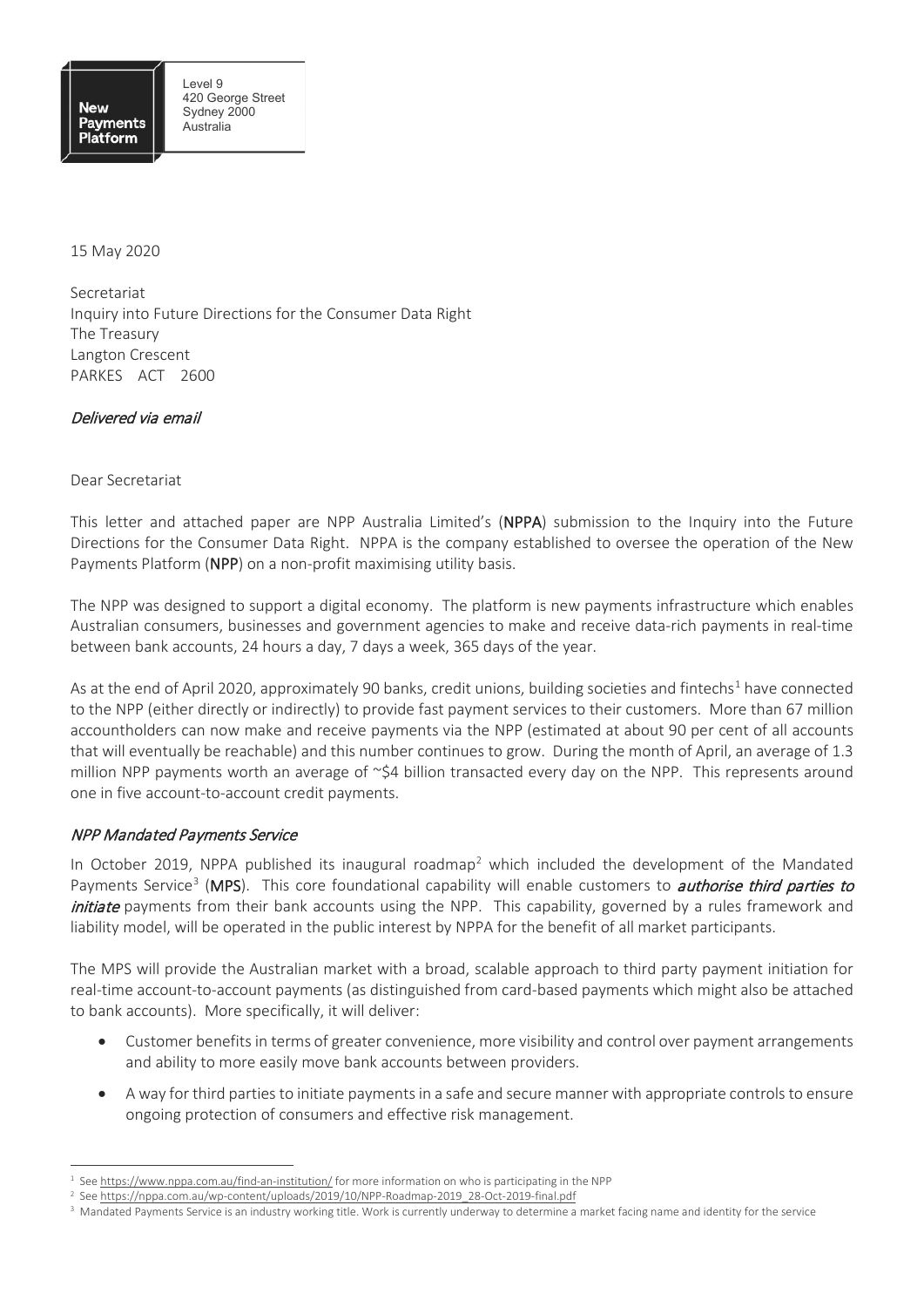- A standardised approach to third party payment initiation with a common process for establishing persistent customer authorisation.
- Access for third parties in various ways but in all cases requiring only one access point to the platform.

Broadly accessible, third party payment initiation will enable a range of use cases including fintech applications and service offerings, merchant initiated ecommerce and in app payments, 'on behalf of' payment services offered by third parties, e.g. a cloud accounting software provider authorised by a corporate banking customer to manage their finance functions such as payroll, and a better alternative to current direct debit payments. The MPS, by delivering a comprehensive solution for third party payment initiation, will play an important role in enabling further competition and innovation in the market.

The attached paper, *Mandated Payments Service: Enabling third party payment initiation on the NPP[4](#page-1-0)* , provides more information on the MPS, the most pertinent elements of which are highlighted here.

## Customer control and an enhanced customer experience

Third party payment initiation will occur safely and securely using the MPS because the customer provides their explicit authorisation for payments to be processed from their bank account.

This authorisation is captured in the creation of a digital payment arrangement or a 'mandate' which serves as a record of the customer's authorisation (or consent) for payments to be initiated from their account by a specified third party, in advance of any payments being processed. Customer authorisation is likely to occur within a customer's banking channel which benefits from the bank's secure authentication practices, which are already in place today.

From a customer perspective, the MPS will enable a more digital and enhanced experience. Customers will be able to authorise, view, modify and manage mandates linked to their bank account. The MPS functionality will significantly increase the visibility and enhance the controls that customers have over their payment arrangements under the MPS.

In addition, customers will also be able to more easily move their mandate payment arrangements from one bank account to another account at a different financial institution. By more easily facilitating customers' switching their bank accounts to another provider, the MPS will resolve a significant pain point associated with these kinds of payment arrangements today.

## Building on existing NPP infrastructure and capabilities

The NPP, as payments infrastructure in operation today, provides the mechanism for the secure and safe exchange of data between authorised parties using established, rigorous and robust security and authentication protocols.

With a comprehensive rules framework, liability model and robust governance, the MPS will support third party payment initiation in a safe and secure manner. Processes and controls have been designed to ensure the ongoing protection of consumers including data protection and privacy.

The MPS will leverage the existing features and protections built into the NPP that apply to clearing and settlement messages being exchanged by NPP participating financial institutions today, specifically fraud prevention, liability allocation and risk management processes. The MPS capability will build upon these existing fraud controls and fraud prevention processes and will not require fundamentally new processes and controls to be developed to manage issues relating to fraud and unauthorised payments.

<span id="page-1-0"></span><sup>4</sup> Se[e https://nppa.com.au/enabling-third-party-payment-initiation-on-the-npp-an-update-on-the-mandated-payments-service/](https://nppa.com.au/enabling-third-party-payment-initiation-on-the-npp-an-update-on-the-mandated-payments-service/)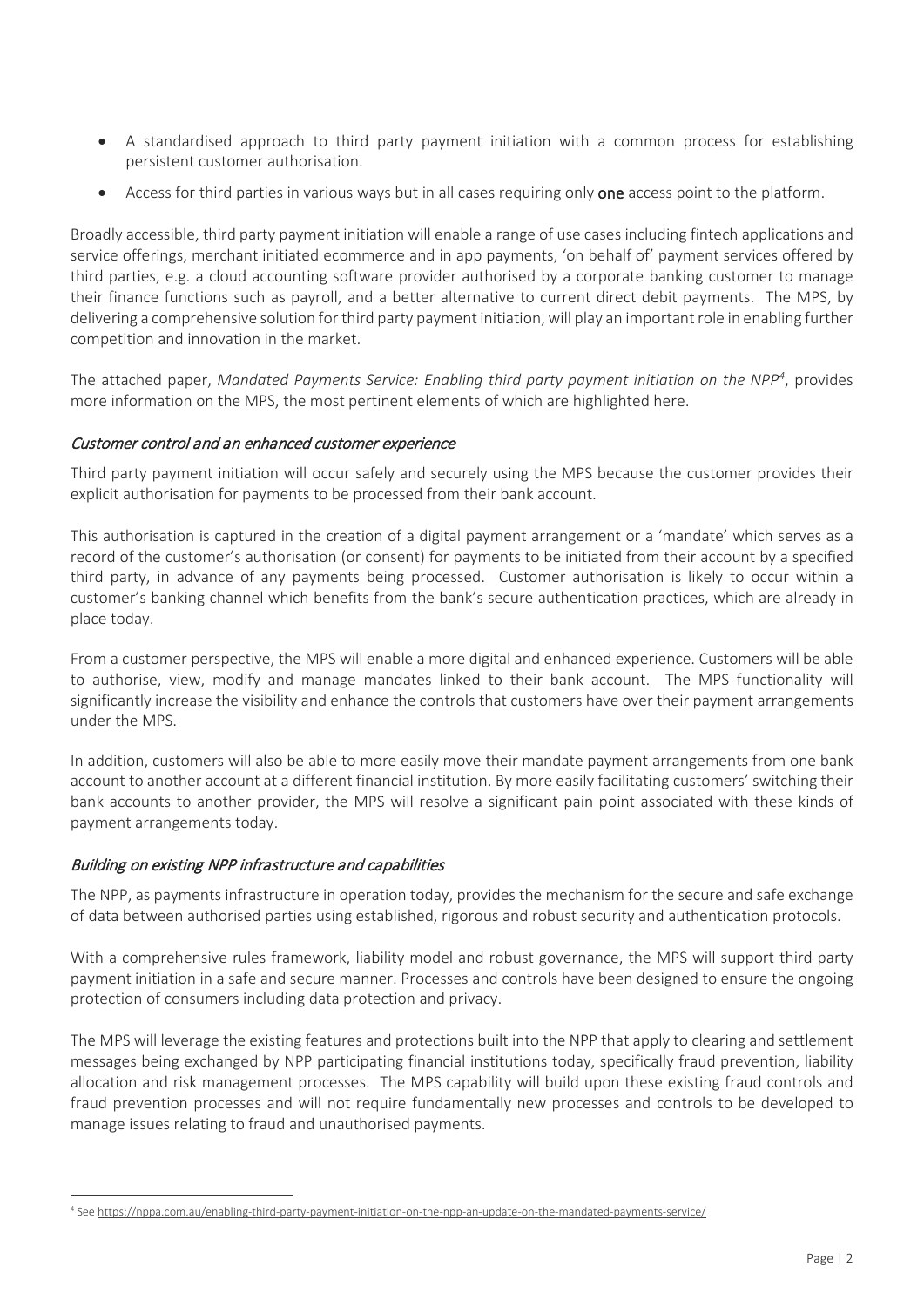# Range of options to access the MPS

Payment initiation messages, which are essentially only *instructions* for a payment to be made, are inherently less risky than a payment clearing message, which entails the *actual* movement of money. Payment initiation messages only result in the movement of funds when they are acted upon by an NPP Participant, which as an ADI, is a regulated entity.

Third parties that want to use the NPP to initiate payments using the MPS will have a range of additional NPP access options than exist today (as articulated further in the attached paper)*.* These options include accessing the NPP indirectly as an MPS User via an NPP Participant, as a client of a Connected Institution, as an Identified Institution or directly as a Connected Institution (which does not require an ADI licence). Some of these options are similar to how existing payment services work today, but with additional risk controls. Indeed, the concept of an MPS User being sponsored to use the MPS is very similar in concept to a BECS Debit User when using the BECS system for payments to be processed. We anticipate that there will be a competitive market for submitting payment initiation messages with multiple options for non ADIs.

A key feature of the MPS is that third parties that want to initiate payments only require *one* access point to the NPP infrastructure. This one access point will enable them to initiate payments, with the customer's authorisation, from any one of the 67 million (and growing) NPP enabled accounts. This is an important difference to what has typically occurred internationally. Most markets, such as the UK, which have introduced third party payment initiation (or 'write access' under Open Banking) require third parties to integrate with *multiple* financial institutions in order to initiate payments from customers' accounts. Having one access point also removes the need for additional intermediaries to sit between third parties and accounts held at multiple financial institutions, which has positive commercial implications.

Based on the feedback that NPPA has received, the market generally, and fintechs in particular, are seeking payment initiation from customer bank accounts in some form. With the MPS capability, payment initiation messages can be used in a variety of ways and will be able to be submitted in a range of ways, either directly or indirectly. Third parties can choose the most appropriate access route according to their business needs.

# Extending API capabilities

Third parties who want to use the NPP's capabilities are primarily interested in API connectivity. In 2018, NPPA released its API Framework which defines the key technical approach and mandatory data attributes for NPP APIs, aligned to ISO 20022 standards, including sample RESTful APIs in JSON format<sup>[5](#page-2-0)</sup>. This API framework is intended to drive inter-operability, standardisation, and consistency in the development of NPP APIs and how they can be used by third parties to interact with the NPP. To support the delivery of the MPS capability, NPPA will be extending the NPP API framework to include sample APIs that will support MPS functions.

In March 2020, in collaboration with SWIFT, NPPA launched a new dynamic version of the NPP API sandbox, introducing additional features and capabilities to meet the evolving needs of the expanding NPP ecosystem. The sandbox provides third parties with access to an independent environment where they can build and test their NPPbased prototypes and solutions, using the NPP API Framework and sample RESTful APIs in JSON format. The sandbox currently has more than 100 registered users. NPPA will update the API sandbox to include the sample MPS APIs, enabling third parties to test these APIs in a sandbox environment.

NPP participating financial institutions are increasingly making APIs available in the market for use by third parties (NPPA itself is not exposing APIs for use on the NPP). Over time, these APIs will become more widely available and most participating financial institutions have provided indications to us that they expect to adhere to the NPP API framework when developing their APIs, thereby supporting a degree of consistency in how these APIs are

<span id="page-2-0"></span><sup>5</sup> Se[e https://www.nppa.com.au/the-platform/api-framework-and-sandbox/](https://www.nppa.com.au/the-platform/api-framework-and-sandbox/)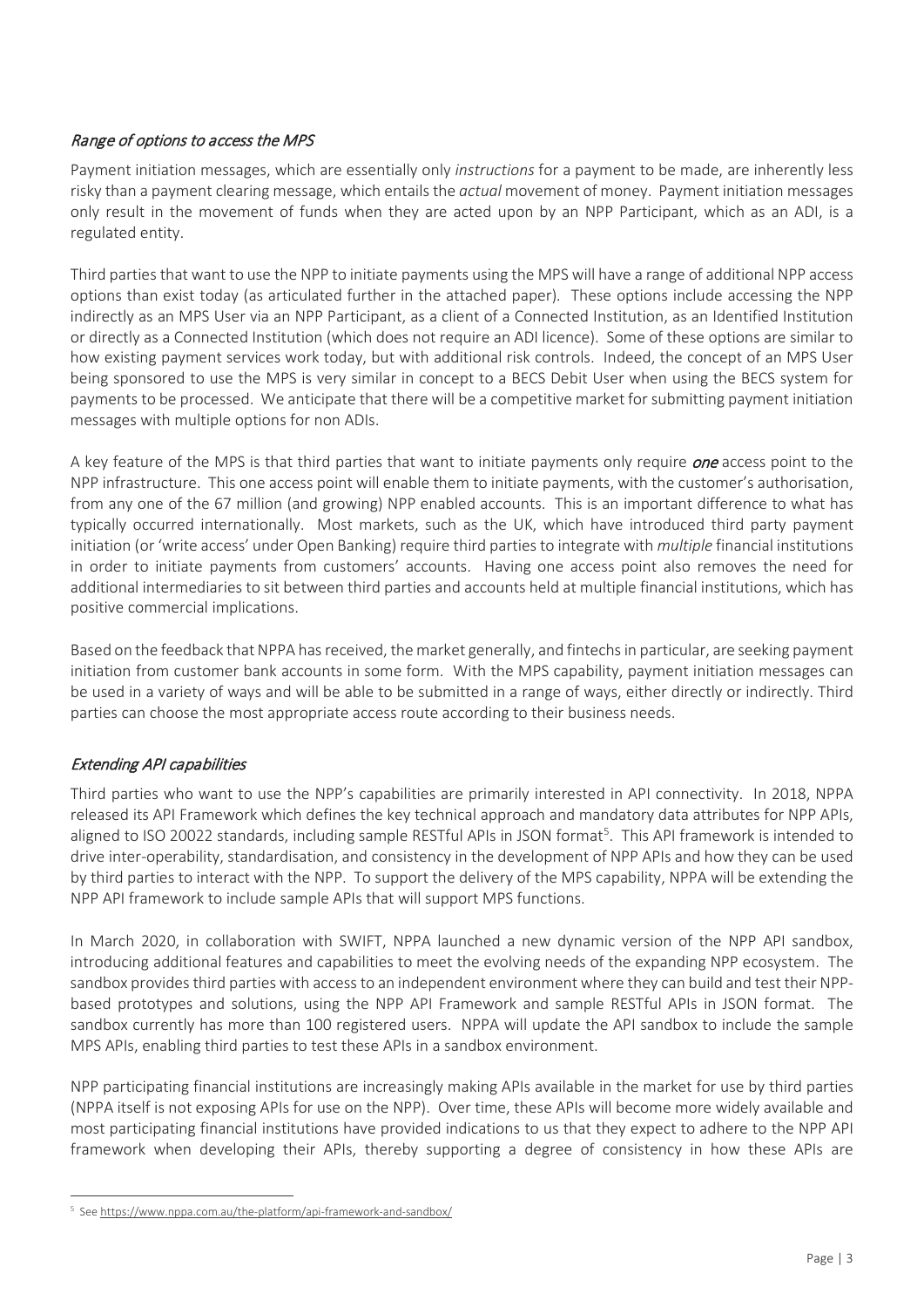developed. Greater availability of NPP APIs by participating financial institutions will provide more fintechs, corporates and businesses with the ability to utilise the NPP and its capabilities.

### Incorporating best practices

Google initiates payments as a third party in a range of countries. In November 2019, Google published a white paper which provides its perspective on relevant best practice features for third party payment initiation frameworks<sup>[6](#page-3-0)</sup>. The MPS capability incorporates all of these key features, among others:

| Relevant best practice features                                                                                                                                                                      | <b>MPS capability</b> |
|------------------------------------------------------------------------------------------------------------------------------------------------------------------------------------------------------|-----------------------|
| i. Use of customer-controlled mandates/authorisations                                                                                                                                                |                       |
| ii. An addressing service using familiar credentials such as phone numbers and<br>email addresses as a means to address payments                                                                     |                       |
| iii. Access options to either submit payment initiation messages indirectly via<br>financial institutions or via direct connection to the real-time payments system                                  |                       |
| iv. Ability to initiate payments from multiple financial institutions via one access<br>point being recommended in preference to an approach which requires multiple<br>integrations with many banks |                       |
| y. Use of standardised APIs                                                                                                                                                                          |                       |

### Alignment with CDR

In finalising requirements and best practice guidelines for the implementation of the MPS capability, NPPA will, where relevant, seek to align with the work that has been done to support the initial implementation of CDR in the market. This includes aligning, where possible, the MPS requirements and guidelines for the relevant customer related MPS processes, in particular the mandate authorisation (or consent) process, with the standards and requirements developed for customer consent for data sharing under CDR, for example consistency in language.

In further enhancing and extending the NPP API framework, NPPA will, where relevant, look at opportunities to align the NPP API framework to the CDR API framework, for example reviewing the opportunity to leverage the CDR API security framework.

In addition, we have aligned elements of our onboarding criteria for Connected Institutions wanting to use the MPS with accreditation criteria set by the ACCC for data recipients under CDR.

#### Mandatory implementation for NPP participating financial institutions

It is mandatory for all NPP participating financial institutions to implement technical and operational processes to support aspects of the MPS capability by 3 December 2021 (while this remains the scheduled delivery date it should be viewed in the context of the uncertainty caused by COVID-19). Specifically, this includes participating financial institutions being able to support their customers' authorisation of the creation of new mandates and receiving and processing mandate payment initiation requests.

Delivery of the MPS capability will deliver effective 'write access' in Australia in terms of payment initiation without requiring any additional build or investment by the approximately 90 financial institutions participating in the NPP today.

<span id="page-3-0"></span><sup>6</sup> See *Real-Time Payment Systems and Third-Party Access*: A perspective from Google Payments, November 2019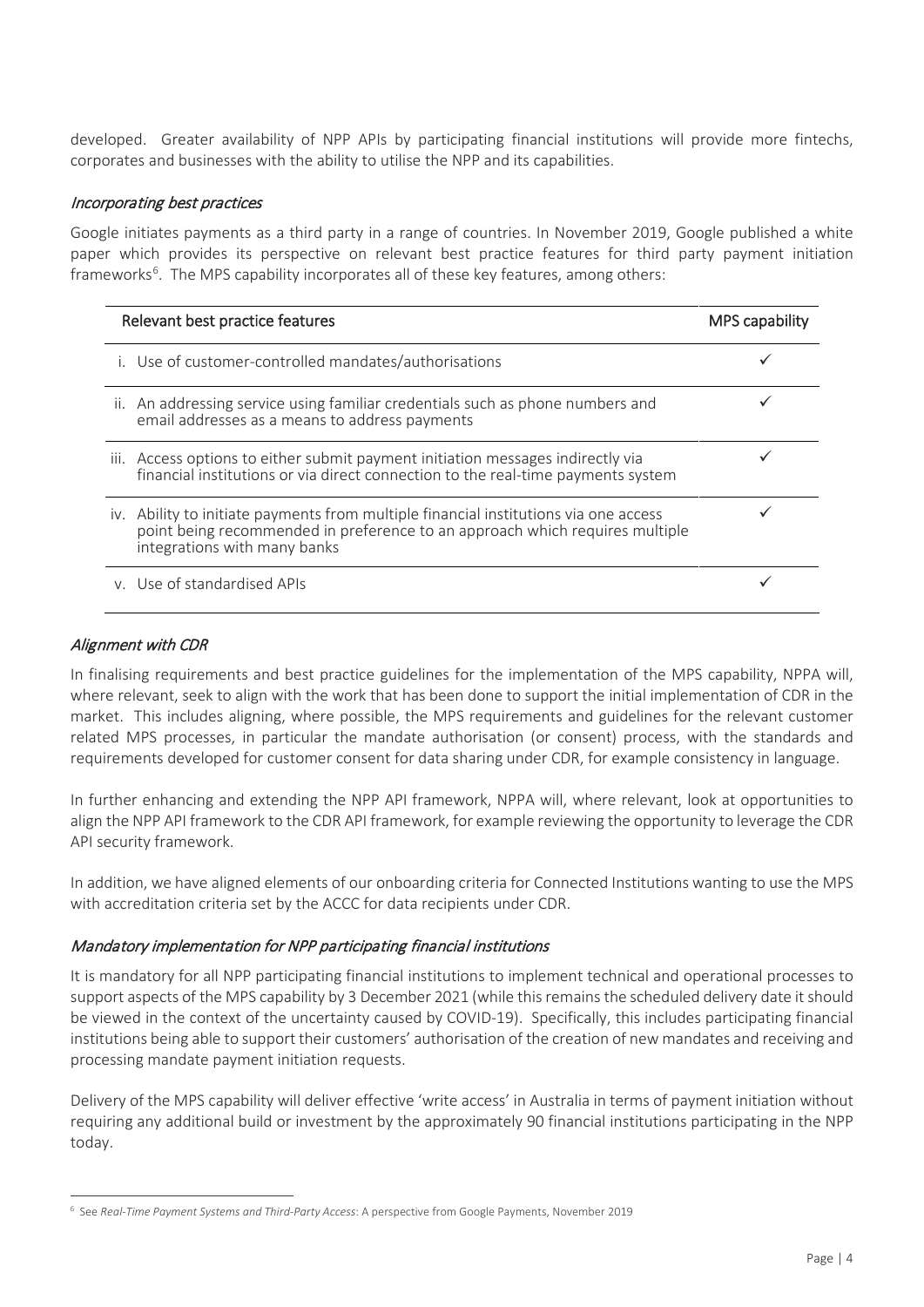# In closing

In summary, the MPS capability that is being developed by NPPA will support customer authorised, third party payment initiation for real-time, account-to-account payments:

- Significant customer benefits in terms of greater convenience and control and enabling customers to more easily switch bank accounts.
- Third parties who wish to initiate payments from a customer's account can submit payment initiation messages via one access point, from one of the 67 million (and growing) NPP enabled accounts, with the customer's authorisation (or consent); they do not require arrangements with multiple financial institutions.
- A range of access options exist for third parties, both direct and indirect, enabling third parties to choose the most appropriate access route according to their business needs. Options include the ability to connect directly without the need for an ADI licence.
- The NPP provides a framework and infrastructure for third parties to initiate payments on a safe and secure system, which is already in operation today, in a standardised and consistent manner. Processes and controls are already in place to ensure ongoing protection of consumers and effective management of risks.
- The delivery of this NPP capability will result in effective 'write' access for payment initiation (as seen in other markets such as in Europe), without the need for additional infrastructure development by participating financial institutions.

NPPA is looking forward to workingwith the Inquiry, with Treasury and Government to further discuss opportunities to ensure close alignment of the NPP MPS capability with the rollout of CDR in the Australian market and to support the interests of Australian consumers, promoting competition and innovation in the market and ensuring a safe and efficient digital economy.

Yours faithfully

former

ADRIAN LOVNEY Chief Executive Officer